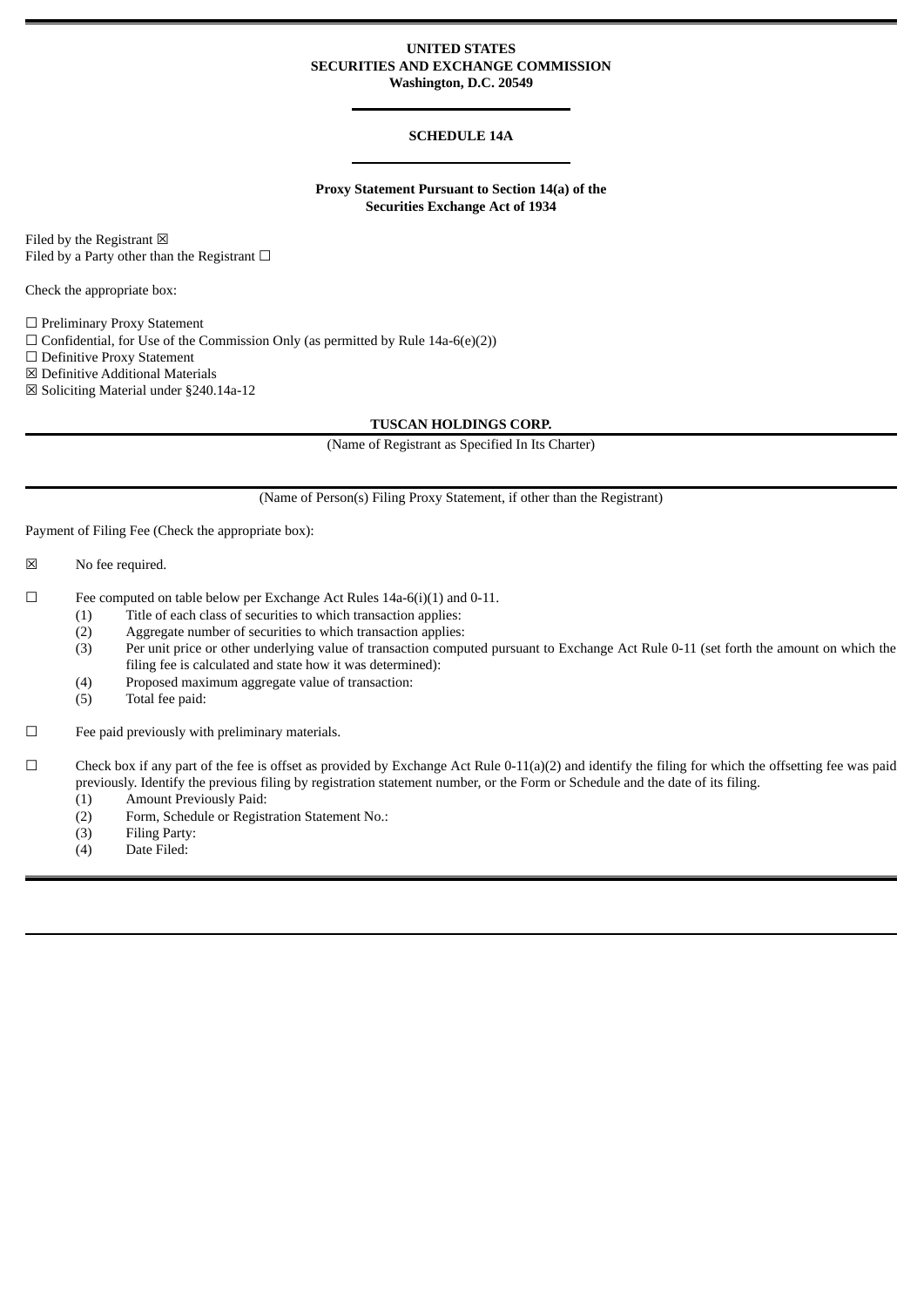

### **Microvast to Host Investor Webcast on April 19, 2021**

- Tuscan Holdings Corp. stockholders of record as of March 17, 2021 should submit their vote by April 28, 2021 at the Tuscan Annual Meeting for more information please visit https://www.cstproxy.com/tuscanholdingscorp/2021/ or contact Advantage Proxy, Inc. toll free at 1-877-870-8565, collect at 1-206-870-8565 or by email to ksmith@advantageproxy.com.
- Investors are advised that Tuscan Holdings Corp. and Microvast officers and directors are unable to purchase shares from investors and vote them to support the extension amendment.

HOUSTON, TX - April 16, 2021 – Microvast, a leading global provider of next-generation battery technologies for commercial and specialty vehicles that recently announced a proposed business combination with Tuscan Holdings Corp. (Nasdaq: THCB), is releasing a webcast Monday, April 19, 2021, at 11:00 a.m. ET for investors to learn more about Microvast's cutting-edge cell technology and its vertical integration capabilities which extend from core battery chemistry to battery packs.

The webcast will be available on Microvast's investor website, http://microvast.com/index.php/about/investors, and will remain on the page for future viewings.

Microvast remains on track to complete its previously announced business combination in the second quarter of 2021. The business combination is expected to provide \$822 million of gross proceeds to Microvast. PIPE anchor investors include strategic partner Oshkosh Corporation as well as funds and accounts managed by BlackRock, Koch Strategic Platforms and InterPrivate. Upon the closing of the business combination, the combined company will be named Microvast Holdings, Inc. and is expected to be listed on the Nasdaq Stock Market under the new ticker symbol "MVST."

## **About Microvast**

Microvast, Inc. is a technology innovator that designs, develops and manufactures lithium-ion battery solutions. Founded in 2006 and headquartered in Houston, TX, Microvast is renowned for its cutting-edge cell technology and its vertical integration capabilities which extends from core battery chemistry (cathode, anode, electrolyte, and separator) to battery packs. By integrating the process from raw material to system assembly, Microvast has developed a family of products covering a broad breadth of market applications. More information can be found on the corporate website: www.microvast.com.

## **About Tuscan**

Tuscan Holdings Corp. is a blank check company whose business purpose is to effect a merger, capital stock exchange, asset acquisition, stock purchase, reorganization or similar business combination with one or more businesses. Tuscan's management team is led by Stephen Vogel, Chairman and Chief Executive Officer. Tuscan is listed on Nasdaq under the ticker symbol "THCB."

#### **About InterPrivate**

InterPrivate Capital is a private investment firm that invests on behalf of a consortium of family offices. The firm's unique independent co-sponsor structure provides its investors with the deep sector expertise and transaction execution capabilities of veteran deal-makers from the world's leading private equity and venture capital firms. Affiliates of InterPrivate Capital act as sponsors, co-sponsors and advisors of SPACs, and manage a number of investment vehicles on behalf of its family office co-investors that participate in private and public opportunities, including PIPE investments in support of the firm's sponsored business combinations. For more information regarding InterPrivate Capital, please visit www.interprivate.com. For more information regarding InterPrivate's SPAC strategy, please visit www.ipvspac.com.

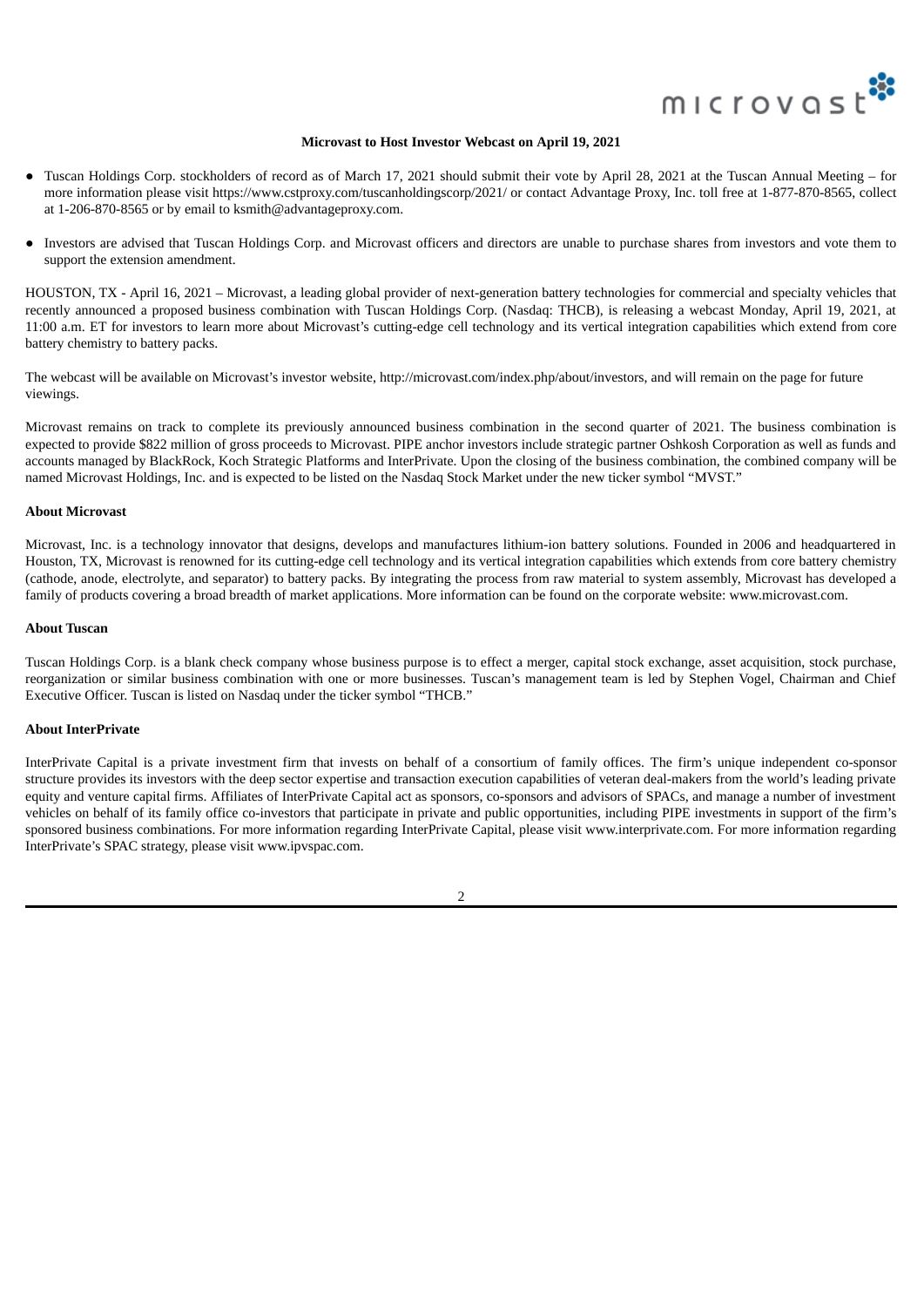

#### **Additional Information and Where to Find It**

In connection with the annual meeting of stockholders, Tuscan Holdings Corp., a Delaware corporation ("Tuscan") filed a definitive proxy statement with the SEC on March 24, 2021 ("Annual Meeting Proxy Statement"). Additionally, in connection with the proposed transaction (the "Proposed Transaction") involving Tuscan and Microvast, Inc. a Delaware corporation ("Microvast"), Tuscan intends to file relevant materials with the SEC, including a proxy statement. On February 16, 2021 Tuscan filed a preliminary proxy statement with the SEC relating to the Proposed Transaction (collectively, "Merger Proxy Statement"). This document is not a substitute for the Annual Meeting Proxy Statement or the Merger Proxy Statement. INVESTORS AND SECURITY HOLDERS AND OTHER INTERESTED PARTIES ARE URGED TO READ THE ANNUAL MEETING PROXY STATEMENT FOR MORE INFORMATION ABOUT THE PROPOSALS TO BE BROUGHT BEFORE THE ANNUAL MEETING, TO READ THE MERGER PROXY STATEMENT FOR MORE INFORMATION ABOUT THE PROPOSED TRANSACTION WITH MICROVAST, AND TO READ ANY OTHER RELEVANT DOCUMENTS THAT ARE FILED OR WILL BE FILED WITH THE SEC, AS WELL AS ANY AMENDMENTS OR SUPPLEMENTS TO THESE DOCUMENTS, CAREFULLY AND IN THEIR ENTIRETY WHEN THEY BECOME AVAILABLE. The Annual Meeting Proxy Statement and Merger Proxy Statement and other documents that may be filed with the SEC (when they are available) can be obtained free of charge from the SEC's website at www.sec.gov. These documents (when they are available) can also be obtained free of charge from Tuscan upon written request to Tuscan at Tuscan Holdings Corp., 135 E. 57th St., 17th Floor, New York, NY 10022.

### **No Offer or Solicitation**

This communication is for informational purposes only and is not intended to and shall not constitute a proxy statement or the solicitation of a proxy, consent or authorization with respect to any securities in respect of the Proposed Transaction and shall not constitute an offer to sell or the solicitation of an offer to buy or subscribe for any securities or a solicitation of any vote of approval, nor shall there be any sale, issuance or transfer of securities in any jurisdiction in which such offer, solicitation or sale would be unlawful prior to registration or qualification under the securities laws of any such jurisdiction.

## **Participants in Solicitation**

This communication is not a solicitation of a proxy from any investor or securityholder. However, Tuscan and certain of its directors and executive officers may be deemed to be participants in the solicitation of proxies in connection with the annual meeting of stockholders and Tuscan, Microvast, and certain of their directors and executive officers may be deemed to be participants in the solicitation of proxies in connection with the Proposed Transaction under the rules of the SEC. Information about Tuscan's directors and executive officers and their ownership of Tuscan's securities is set forth in Tuscan's filings with the SEC, including Tuscan's Annual Report on Form 10-K for the fiscal year ended December 31, 2020, which was filed with the SEC on March 25, 2021. To the extent that holdings of Tuscan's securities have changed since the amounts included in Tuscan's Annual Report, such changes have been or will be reflected on Statements of Change in Ownership on Form 4 filed with the SEC. Additional information regarding the participants is also included in the preliminary proxy statement filed on February 16, 2021 and will be included in the definitive proxy statement, when it becomes available. When available, these documents can be obtained free of charge from the sources indicated above. Additional informaiton is also included in the definitive proxy statement which was filed with the SEC on March 24, 2021 and mailed to Tuscan's stockholders on or about March 25, 2021.

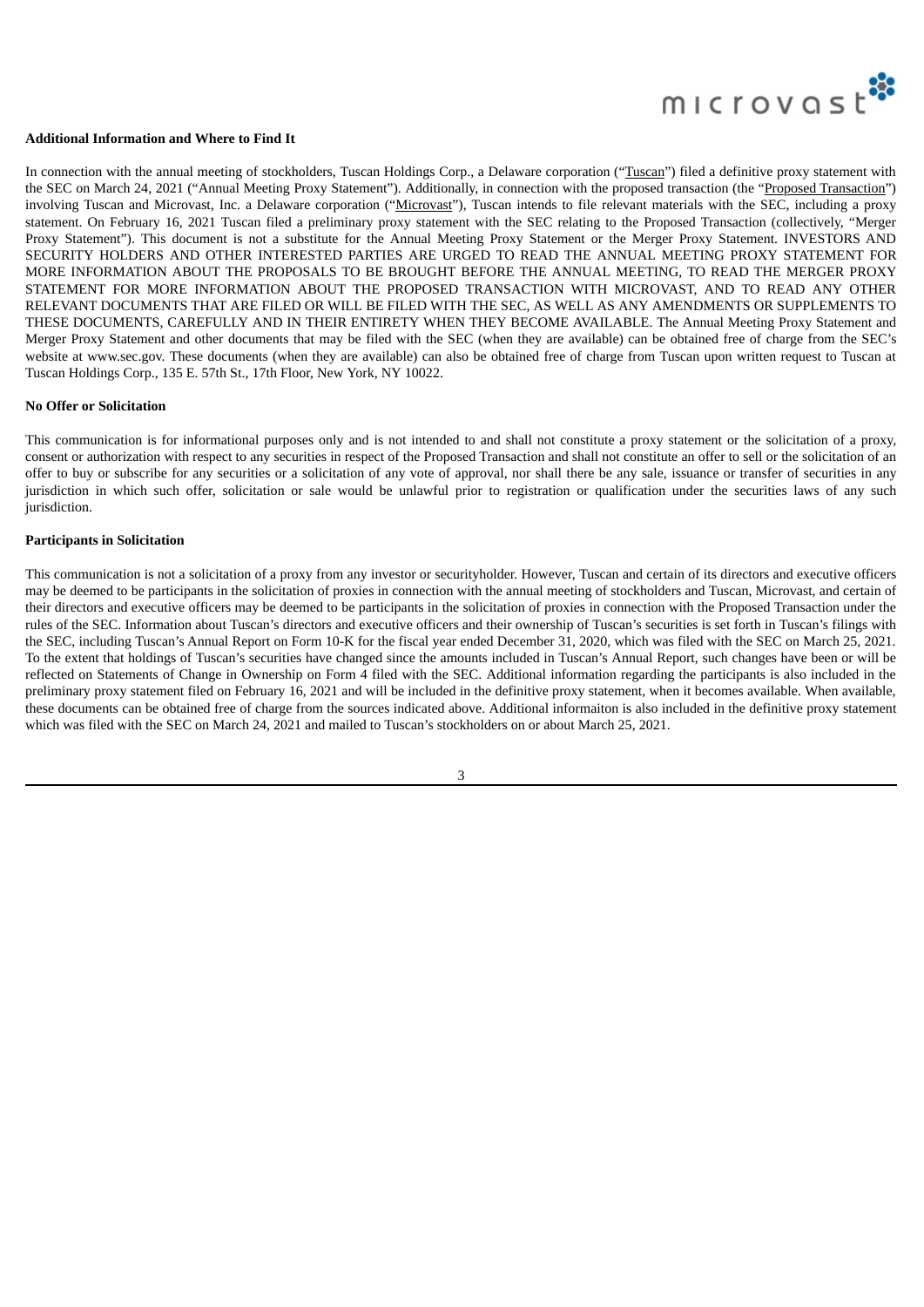

#### **Cautionary Statement Regarding Forward-Looking Statements**

This communication contains "forward-looking statements" within the meaning of the Private Securities Litigation Reform Act of 1995. Such statements include, but are not limited to, statements about future financial and operating results, our plans, objectives, expectations and intentions with respect to future operations, products and services; and other statements identified by words such as "will likely result." "are expected to," "will continue," "is anticipated," "estimated," "believe," "intend," "plan," "projection," "outlook" or words of similar meaning. These forward-looking statements include, but are not limited to, statements regarding Microvast's industry and market sizes, future opportunities for Tuscan, Microvast and the combined company, Tuscan's and Microvast's estimated future results and the Proposed Transaction, including the implied equity value, the expected transaction and ownership structure and the likelihood and ability of the parties to successfully consummate the Proposed Transaction. Such forward-looking statements are based upon the current beliefs and expectations of our management and are inherently subject to significant business, economic and competitive uncertainties and contingencies, many of which are difficult to predict and generally beyond our control. Actual results and the timing of events may differ materially from the results anticipated in these forward-looking statements.

In addition to factors previously disclosed in Tuscan's reports filed with the SEC and those identified elsewhere in this communication, the following factors, among others, could cause actual results and the timing of events to differ materially from the anticipated results or other expectations expressed in the forward-looking statements: (1) failure of Tuscan's stockholders to approve the extension amendment proposal; (2) the inability to complete the Proposed Transaction or, if Tuscan does not complete the Proposed Transaction, any other business combination; (3) the inability to complete the Proposed Transaction due to the failure to meet the closing conditions to the Proposed Transaction, including the inability to obtain approval of Tuscan's stockholders, the inability to consummate the contemplated PIPE financing, the failure to achieve the minimum amount of cash available following any redemptions by Tuscan stockholders, the failure to meet the Nasdaq listing standards in connection with the consummation of the Proposed Transaction, or the occurrence of any event, change or other circumstances that could give rise to the termination of the definitive agreement; (4) costs related to the Proposed Transaction; (5) a delay or failure to realize the expected benefits from the Proposed Transaction; (6) risks related to disruption of management time from ongoing business operations due to the Proposed Transaction; (7) the impact of the ongoing COVID-19 pandemic; (8) changes in the highly competitive market in which Microvast competes, including with respect to its competitive landscape, technology evolution or regulatory changes; (9) changes in the markets that Microvast targets; (10) risk that Microvast may not be able to execute its growth strategies or achieve profitability; (11) the risk that Microvast is unable to secure or protect its intellectual property; (12) the risk that Microvast's customers or third-party suppliers are unable to meet their obligations fully or in a timely manner; (13) the risk that Microvast's customers will adjust, cancel, or suspend their orders for Microvast's products; (14) the risk that Microvast will need to raise additional capital to execute its business plan, which may not be available on acceptable terms or at all; (15) the risk of product liability or regulatory lawsuits or proceedings relating to Microvast's products or services; (16) the risk that Microvast may not be able to develop and maintain effective internal controls; (17) the outcome of any legal proceedings that may be instituted against Tuscan, Microvast or any of their respective directors or officers following the announcement of the Proposed Combination; (18) risks of operations in the People's Republic of China; and (19) the failure to realize anticipated pro forma results and underlying assumptions, including with respect to estimated stockholder redemptions and purchase price and other adjustments.